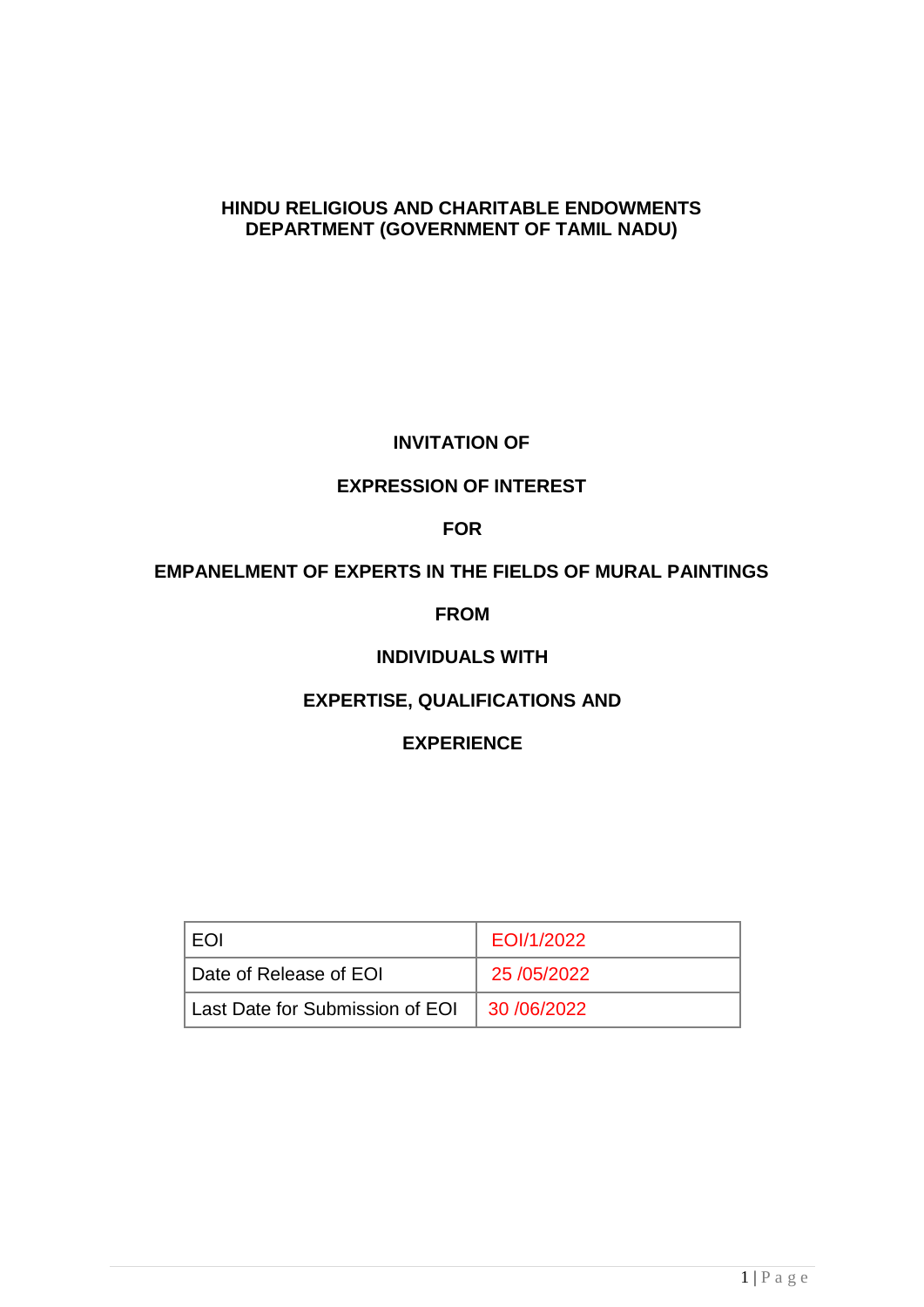**Regd. Office: Hindu Religious and Charitable Endowments Department, No.119, Uthamar Gandhi Salai, Chennai - 600034.**

**Website: www.hrce.tn.gov.in**

**E-mail: commr.hrce@tn.gov.in**

**Phone: +91 (44) 28339999**

**Fax: +91 (44) 28334816**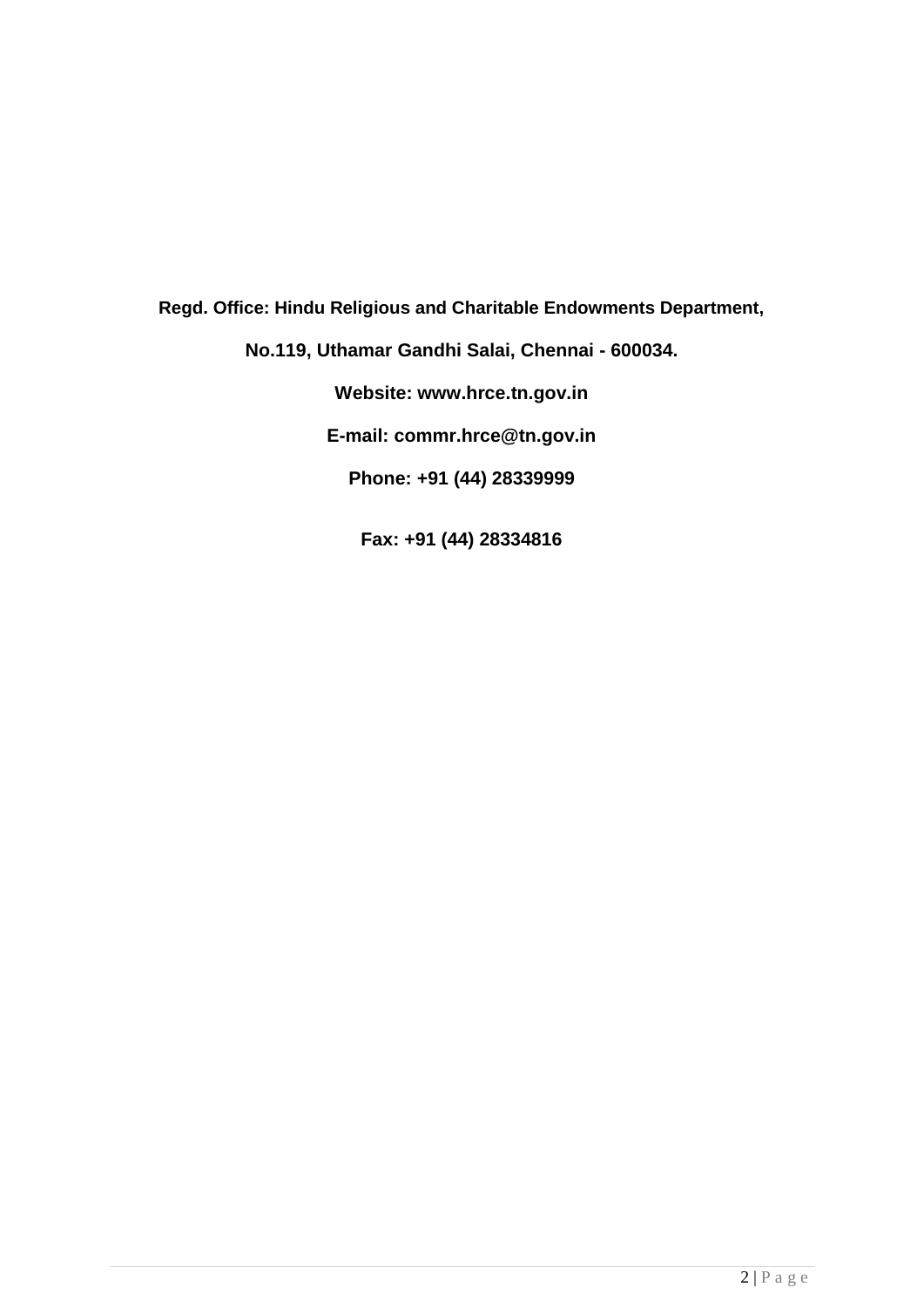## **INDEX**

| <b>Clause</b> | <b>Topic</b>                                   | Page No.       |
|---------------|------------------------------------------------|----------------|
| $\mathsf{l}$  | Background                                     | $\overline{4}$ |
| $\mathbf{II}$ | Conservation of Heritage temple structures     | 4              |
| Ш             | Aims & Objectives of this Exercise             | 5              |
| IV            | Scope of Services                              | 6              |
| V             | <b>Areas of Expertise Required</b>             | $\overline{7}$ |
| VI            | <b>Eligibility Criteria</b>                    | 9              |
| VII           | <b>Clarifications on the EOI Document</b>      | 9              |
| VIII          | Amendment of Terms and Conditions of EOI       | 10             |
| IX            | <b>Submission of EOI Documents</b>             | 10             |
| X             | <b>Commercial Terms &amp; Conditions</b>       | 10             |
| XI            | <b>Evaluation of Applications</b>              | 12             |
| XII           | <b>General Conditions</b>                      | 12             |
|               | Annexure - I (Covering Letter)                 | 13             |
|               | Annexure – II (Application Form (Individuals)) | 15             |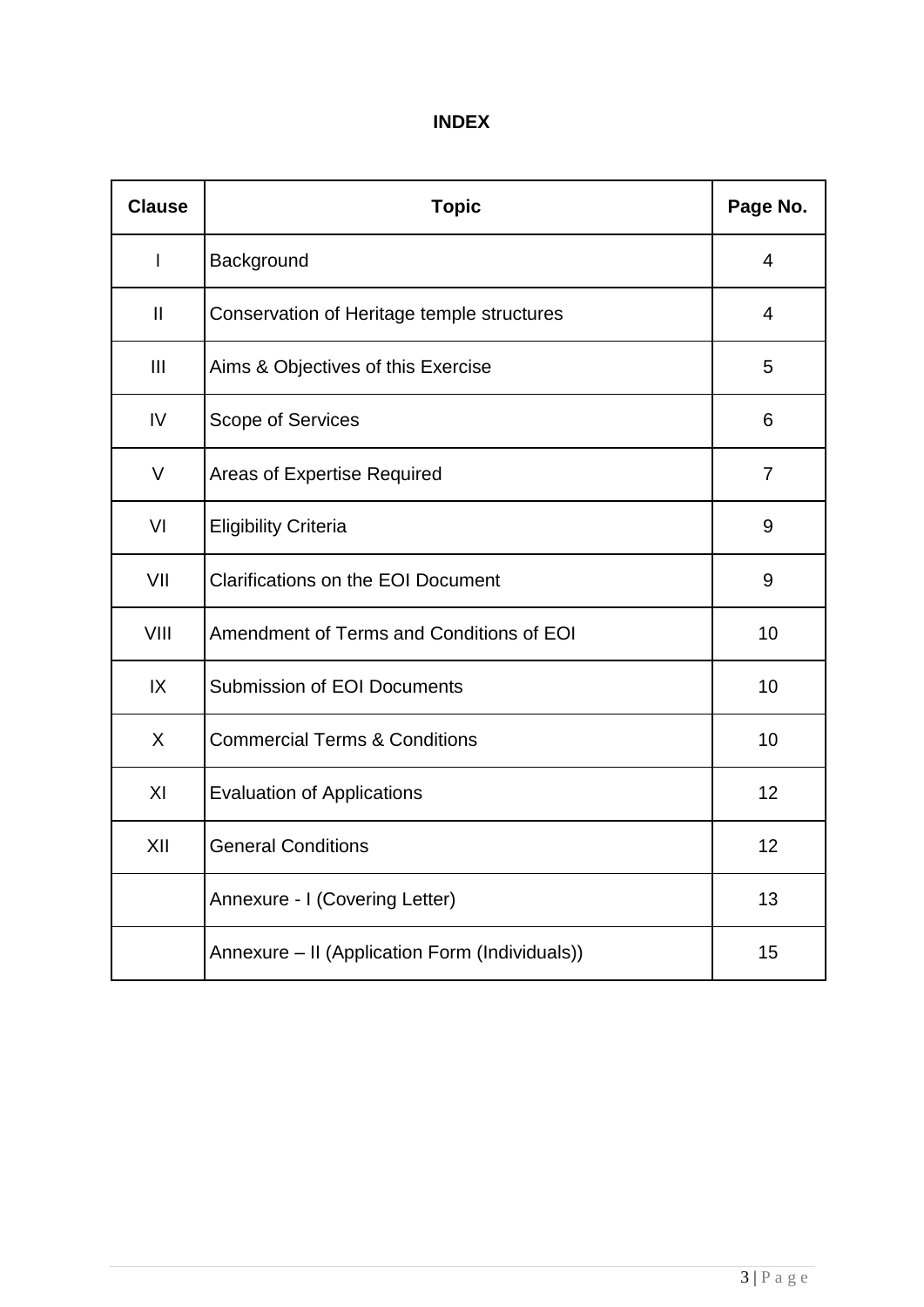## **I. BACKGROUND**

Tamil Nadu is **virtually the heartland of Hindu Culture in India spanning several millennia and remains a living pilgrimage centre for Indians**. It has many grand and ancient temples with rich history, spectacular architectural legacy, legends, mythology and various festivals associated with them. Not only have these temples been spiritual and religious hubs they have also been centre of social, cultural, economic and educational activity in the region around which temple towns grew and flourished. They provided patronage to a large number of people: builders and sculptors, architects (sthapati's), priests, artistes, musicians, craftsmen and so on.

The HR and CE Department has been administering the temples as per the HR & CE Act, 1959. **Millions of pilgrims and devotees from around the country and the world visit the temples to offer worship and take part in the festivals. A large number of these living temples have extraordinary architectural, sculptural, and heritage value**. So Apart from the pilgrims a number of tourists

including International tourists visit Tamil Nadu to experience the State's Cultural and temple Heritage.

# **II. Conservation of Heritage temple structures and Development of infrastructure and pilgrim facilities:**

Our ancient temples are the links between the past and the present. The tall gopuram structures, various prakarams which house sannathis and mandapams are great master pieces built several centuries ago. There are also other structures like granaries, tanks as well sacred groves, nandavanams etc., in the temple complexes. Sculptures, inscriptions, icons, vahanas, paintings, art work, murals etc add to this rich tapestry. While they have survived many centuries today there is an urgent NEED TO PRESERVE, CONSERVE and PROTECT these priceless masterpieces with great care and diligence even while providing facilities for the increasing rush of pilgrims and devotees.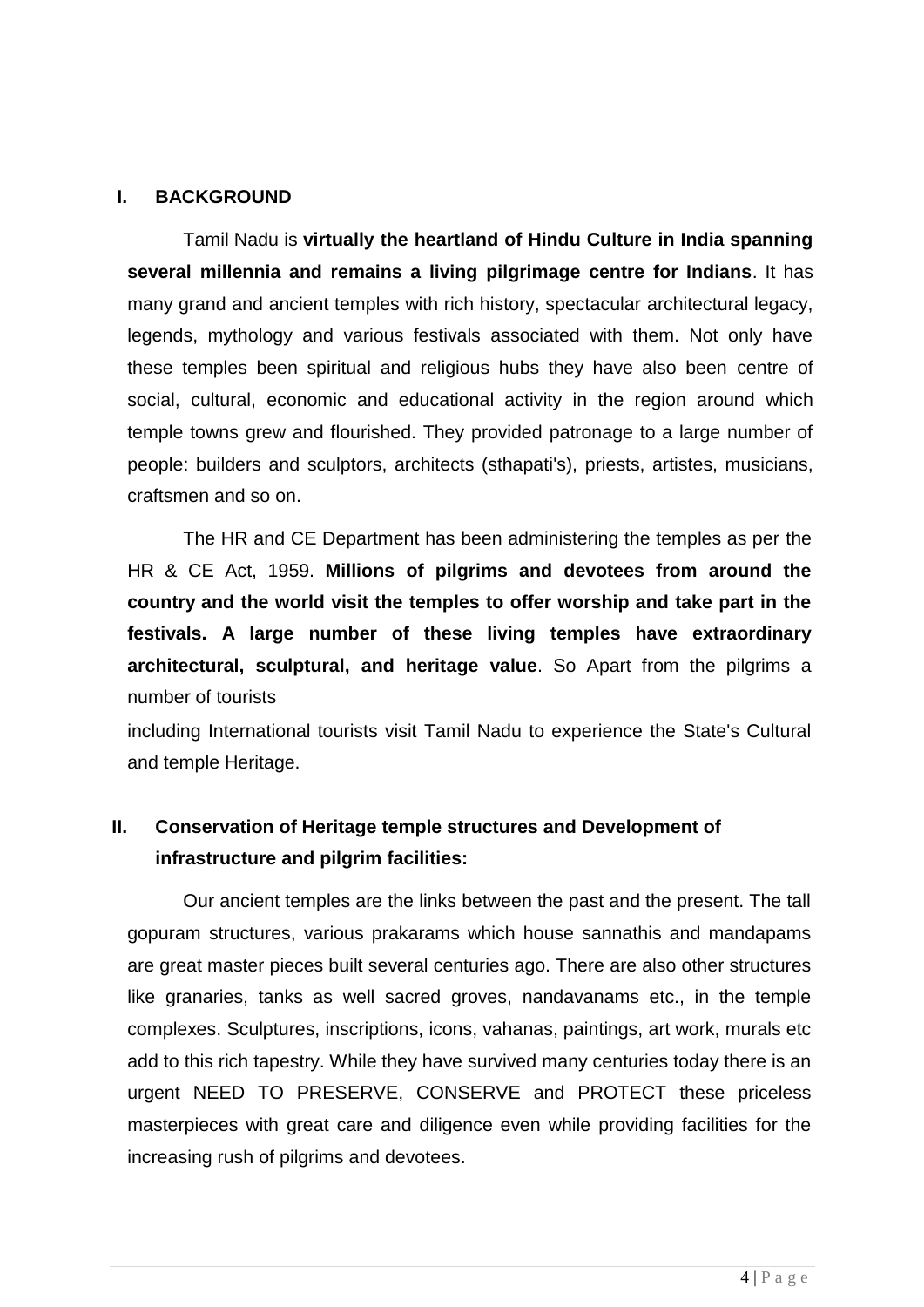While carrying out renovation and repairs of the temple structures, it is not only necessary to preserve their antiquity but also adhere to the agamas which prescribe the rituals and procedures to be followed by each temple. So also while it is necessary to provide facilities for devotees so that they will be able to offer prayers and worship in the temples comfortably the aesthetics and heritage value of the temples need to be kept in mind. The HR&CE Dept. has been engaged in these tasks for a number of years. In recent time this has acquired greater urgency due to greater awareness about our past and the need to protect our cultural heritage.

## **III. AIMS & OBJECTIVES OF THIS EXERCISE**

The HR&CE dept. has therefore proposed to take up the following works:

- 1. Extensive, comprehensive, systematic and scientific collection of information about and documentation (audio/ video/ digital etc.) of temples, specially heritage temples murals.
- 2. Preservation, conservation and restoration works as per agama and Shilpa / vastu shastra injunctions and also in conformity with conservation principles.

To complete these tasks HR&CE Dept. requires the services of experts, professionals, volunteers including retired government officials (with appropriate expertise, experience and requisite qualifications in the fields mentioned in section 5 below. HR&CE proposes to empanel the individuals with expertise as mentioned for this purpose.

#### **IV. SCOPE OF SERVICES**

- 1. Conservation of Mural Paintings in Heritage temples being a continuous & complex process requires an appropriate knowledge base apart from aesthetics, sensitivity and understanding. The services of the empanelled experts (individuals) will be used at the State/ Region/District/ Temple levels for the following purposes:
- 2. **Documentation**, inventorisation, murals etc.
- 3. **Advising on works to be taken up** and being part of committees set up for suggesting, reviewing and supervising works to be taken up;
- 4. Assisting in **supervision of work** implementation;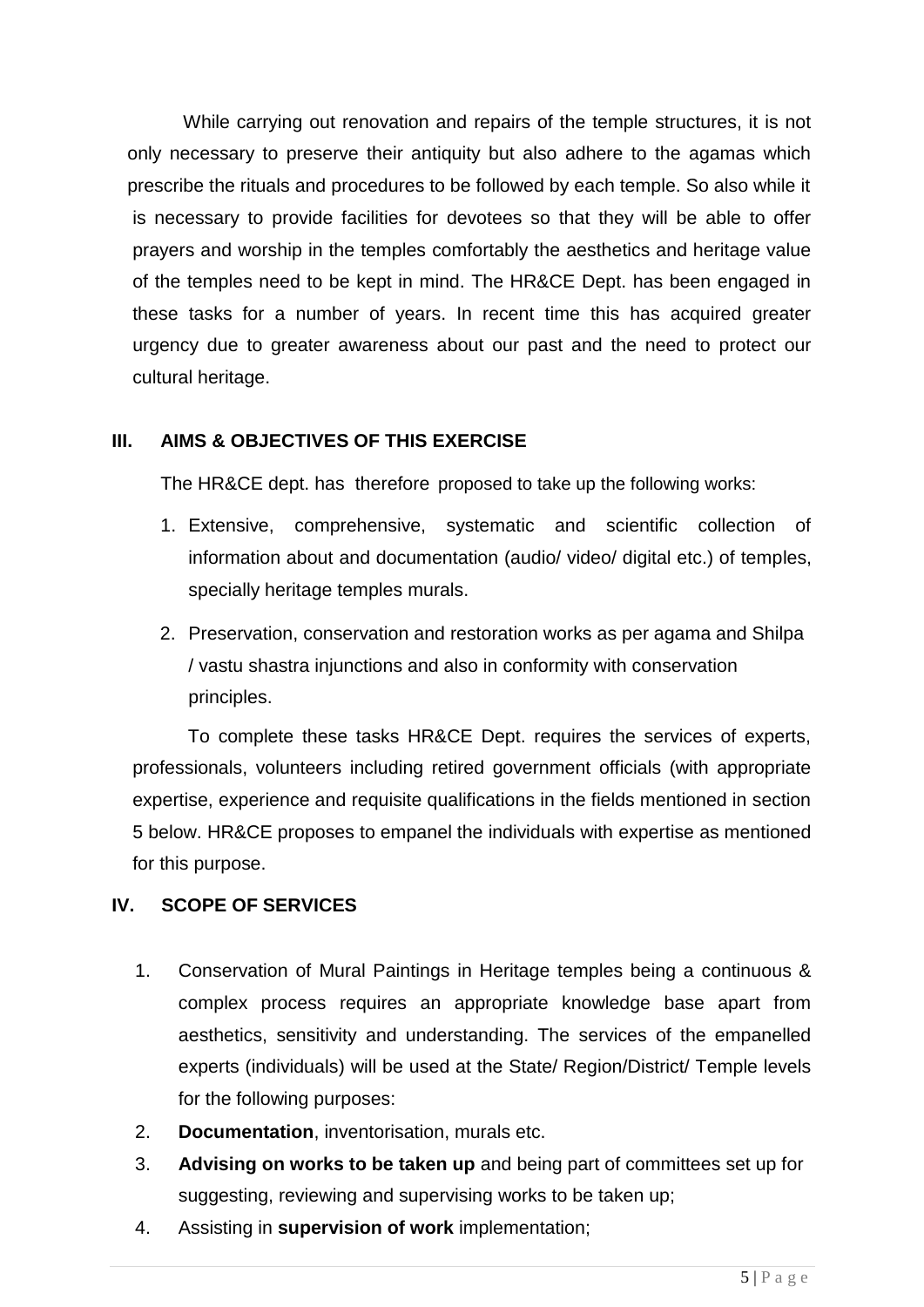5. Devise effective and appropriate **conservation and development strategies, programs and action plans** for various temples of Tamil Nadu.

The HR&CE Department intends to empanel Experts for renovation of Mural Paintings in Heritage temples for enhancing the spiritual experience within the temples.

It is expected that experts will have a proven track record and duly demonstrated acumen in preparing project reports and advising to aid decision making in addition to their expertise field.

## **V. AREAS OF EXPERTISE REQUIRED**

The HR&CE Department is proposing to empanel Experts for Mural Painting:

1. **Conservation Artist -** The Conservation Artists will do the reintegration of the missing pigments to the extend that the Aestheticity of the paintings are retained. The area where the original lime plasters have fallen off . A fresh lime plaster is done to fill the lacunae caused by flaking and then white surface of the lime is shaded so that the available paintings is seen.

Finally the Restorer does apply 2 coats of preservatives to give a fresh appearance to the treated paintings. The preservative coat allows free flow of air into the paintings but does not allows moisture to pass into the paintings. Thus the paintings are protected from external harmful Agencies.

2. **Mural Restorer** - The Restorer should have the experience of the cleaning the paintings with the help of mild Organic Chemicals to remove the old worn out preservatives from the murals. In the process he will remove all the superficial accretions like dust, dirt, greasy matters, the excreta of birds. In the process the paintings tonality also improves. The weakened pigments of the paintings are strengthened with Consolident. Finally he will apply two coats of preservative which Acts protective coat.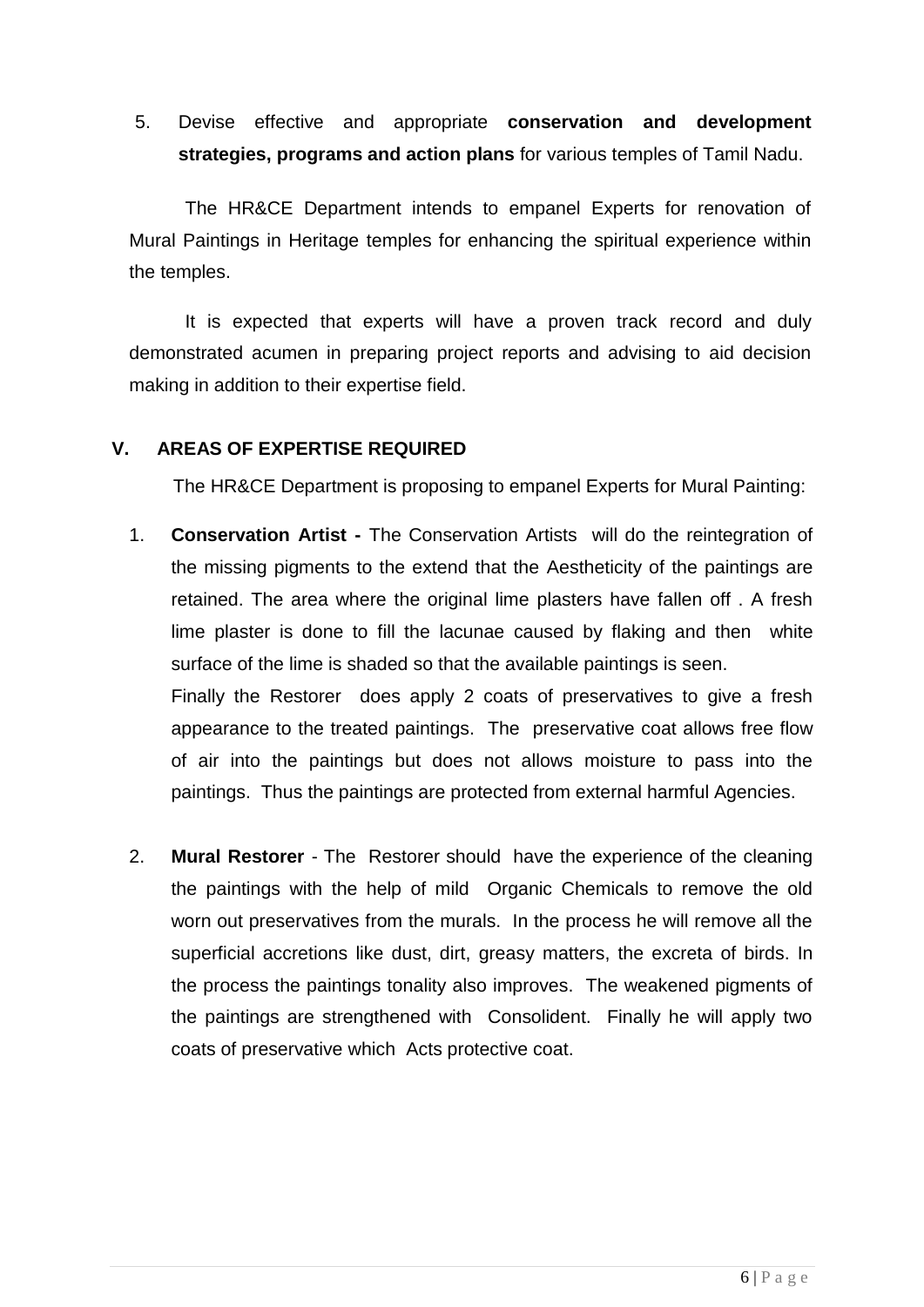## **VI. ELIGIBILITY CRITERIA**

|                       | <b>QUALIFICATIONS</b>             | <b>EXPERIENCE</b>                                      |
|-----------------------|-----------------------------------|--------------------------------------------------------|
| <b>MURAL RESTORER</b> | Graduates / post graduates in     | Relevant experiences in scientific                     |
|                       | chemistry as restorers in mural   | preservation / restoration of mural                    |
|                       | paintings.                        | paintings in archeological survey of                   |
|                       |                                   | India monuments is desirable.                          |
| <b>CONSERVATION</b>   | Matriculation $/ +2$<br>(higher   | Color re-integration work of mural                     |
| <b>ARTIST</b>         | secondary) from a recognized      | $\prime$<br>other<br>type of<br>paintings<br><b>in</b> |
|                       | institutions with any certificate | archeological survey of<br>India is                    |
|                       | /diploma/degree in fine arts      | preferred.                                             |
|                       | paintings<br>from<br>/mural<br>a  |                                                        |
|                       | is<br>recognized<br>institutions  |                                                        |
|                       | essential.                        |                                                        |
|                       |                                   |                                                        |

## **VII. CLARIFICATIONS ON THE EOI DOCUMENT**

Any request for clarification regarding the EOI document may be sent in writing to The Commissioner, Hindu Religious and Charitable Endowments Department, No.119, Uthamar Gandhi Salai, Chennai – 600034 or through e-mail to commr.hrce@tn.gov.in The Commissioner will review the same, and where information sought is not clearly indicated or specified in the documents, will issue a clarifying bulletin and will upload such clarification on [www.hrce.tn.gov.in.](http://www.hrce.tn.gov.in/) The Commissioner will neither make nor be responsible for any oral instructions.

#### **VIII. AMENDMENT OF TERMS AND CONDITIONS OF EOI**

HR & CE Dept. whether on its own initiative or as a result of a query, suggestion or comment of an Applicant or a Respondent, may modify the EOI document by issuing an addendum or a corrigendum at any time before the last date of submission of the EOI. Any such addendum or corrigendum will be uploaded on [www.hrce.tn.gov.in](http://www.hrce.tn.gov.in/) and the same will be binding on all Applicants or Respondents, as the case may be.

## **IX. SUBMISSION OF EOI DOCUMENTS**

Applicants are requested to submit their Expression of Interest in a sealed cover super scribed with the words ―Expression of Interest from Experts for Empanelment and addressed to ―The Commissioner, Hindu Religious and Charitable Endowments Department, No.119, Uthamar Gandhi Salai, Chennai – 600034 , containing the name and address of the Applicants.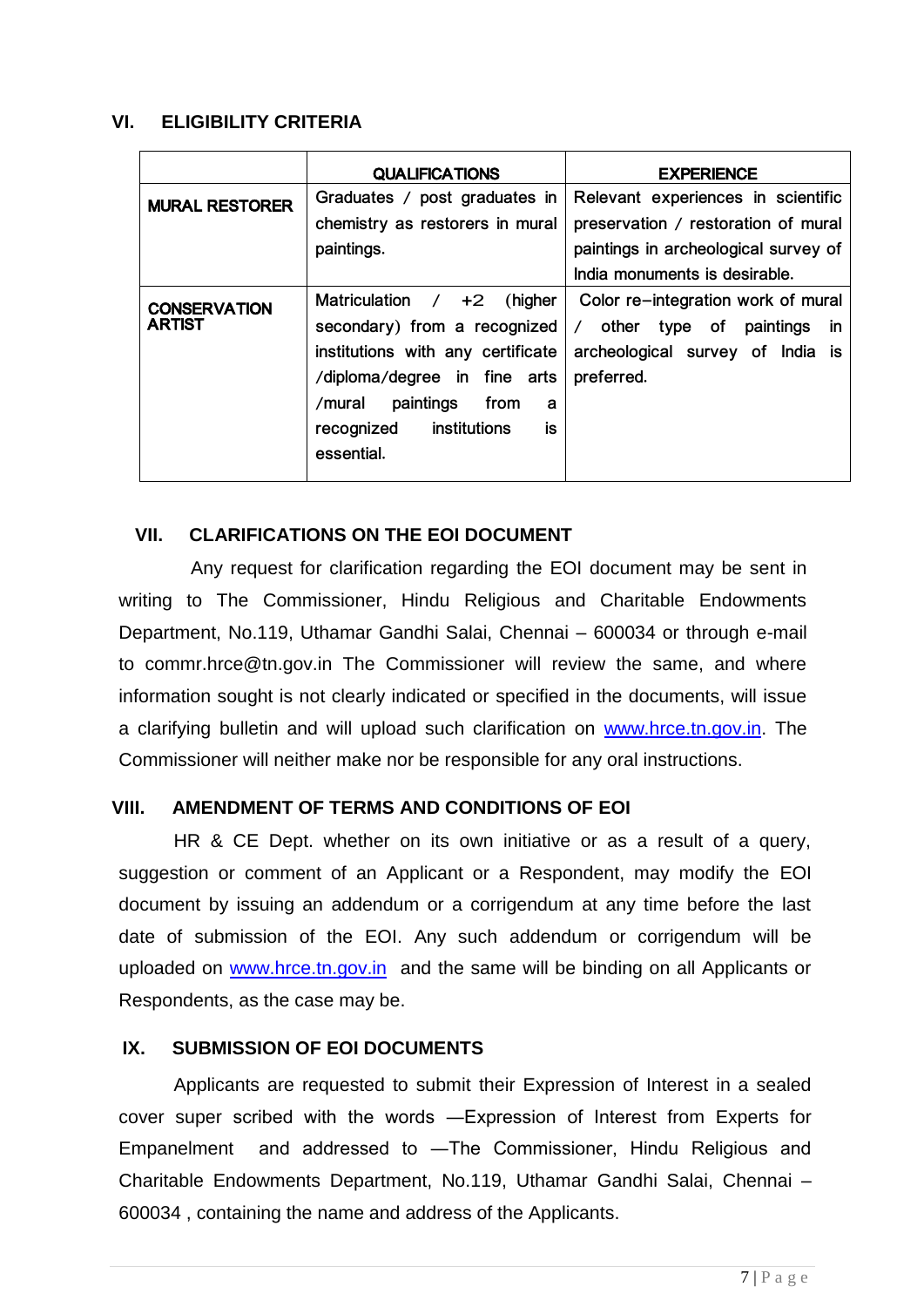EOI Documents can be submitted through registered post or courier, and it should reach the above address on or before **30/06/2022**. EOI documents will not be received by hand.

## **X. COMMERCIAL TERMS & CONDITIONS**

The engagement of services will be of two kinds:

## **A. General retainer ship / Call Basis**

In respect of individuals the work will mostly be on call or retainer ship basis appropriate fees / honorarium / TA/ DA will be paid based on the nature and quantum of work as per Government and HR&CE Department norms. A general TOR will be prepared along with time frames for completion of work.

The specific engagement and its tenure will depend on the requirements of the project and mutual discussion at the time of assignment of work.

The following retainer fees will be paid as honorarium per man month in respect of the consultants engaged during the period of engagement. Classification will be based on qualifications, experience, expertise, previous work done etc. In case of organizations payment will be based on actual resources (individual consultants) deployed as well as period of deployment.

| SI. No. | <b>Consultant Category</b> | <b>Retainer Fee / Month</b> |
|---------|----------------------------|-----------------------------|
|         | <b>Conservation Artist</b> | $Rs.30,000/-$               |
|         | <b>Mural Restorer</b>      | $Rs.35,000/-$               |

The above is inclusive of all taxes, service charges, etc.

If Deployment is required only in terms of man-days the rate will be will be calculated on pro-rata basis.

TA and DA will be provided as paid equivalent ranks in the state government.

## **B. Specific jobs**

1. For Specific jobs involving temple related works quotes will be called for from the empanelled persons/ organizations / individuals along with specific TORs which will include deliverables, time frames, description of Work etc. and payment will be made based on the task / services delivered.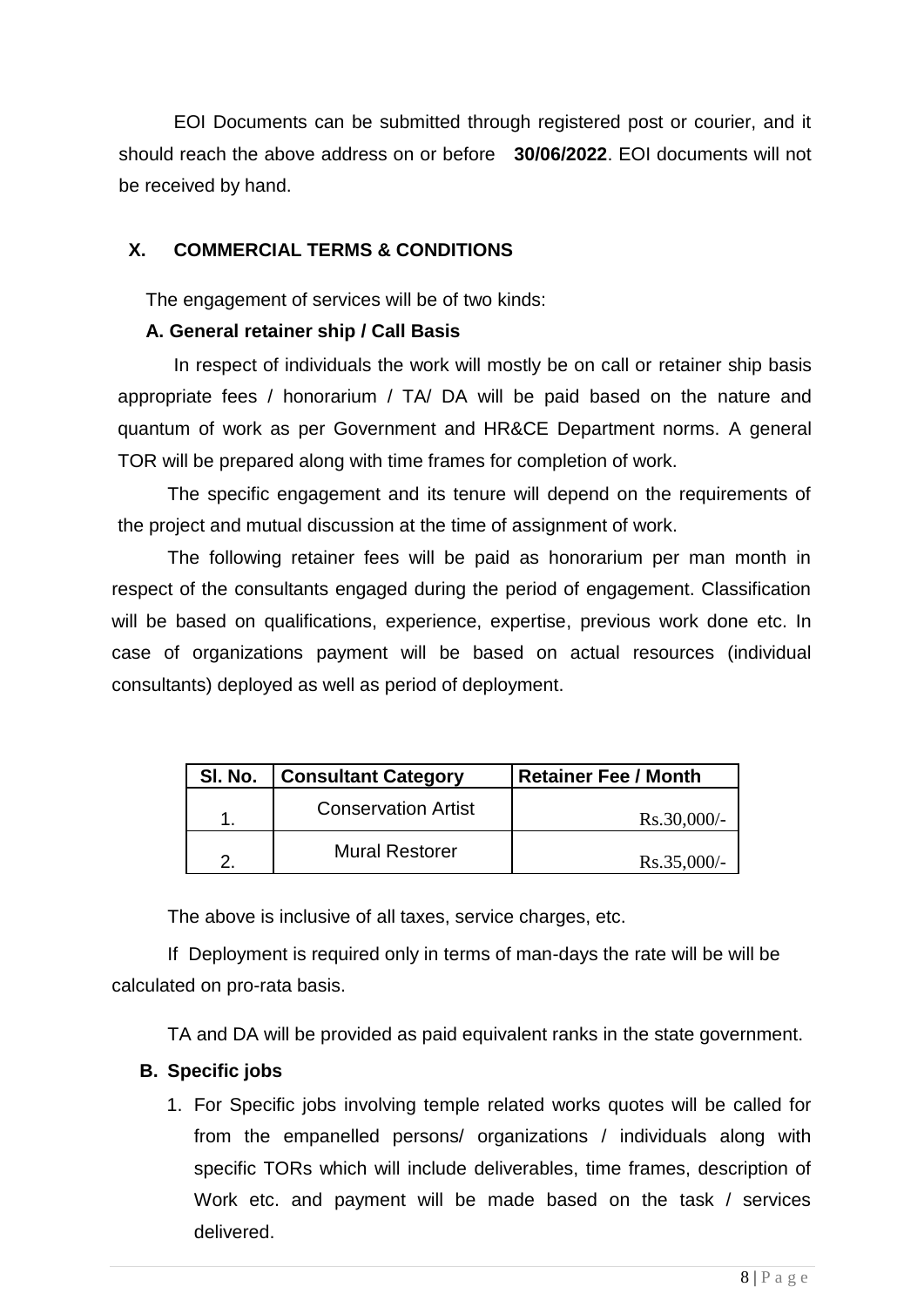- 2. All consultancy charges will be capped within the norms fixed by government from time to time. For instance in the case of architectural / works related consultancies the norms of the architectural council cannot be exceeded.
- 3. All IPRs etc. will be with the department.
- 4. Consultants can choose to work from a location of their choice as long as the services requested are delivered. However for discussions, reviews, etc., it may be more appropriate to be present in person to enable meaningful interaction.
- 5. Recognition of Expertise:
	- i. The suggestions, knowledge and expertise provided by the experts will be incorporated in Heritage and development strategies, related policy decisions, programs and action plans for various temples of Tamil Nadu.
	- ii. Contribution of each and every Expert will be gratefully acknowledged by the HR&CE Department and will be featured in the publications and the website of the Department.

## **XI. EVALUATION OF APPLICATIONS**

- 1. Those who are willing to offer their services are requested to download the EOI document and the prescribed application format from the website www.hrce.tn.gov.in and submit their resumes by email to [commr.hrce@tn.gov.in.](mailto:commr.hrce@tn.gov.in)
- 2. This EOI notice will remain open for some time till requisite numbers of experts are on board and so there is no closing date as such but Submissions may be made preferably before **30/06/2022.**
- 3. The EOI will be evaluated by the committee appointed by the Commissioner of HR&CE Dept. in terms of suitability of the candidate for empanelment. The committee reserves the right to disqualify any of the applicants in case the Committee is not satisfied with the documents furnished, including the past performances.
- 4. HR&CE Dept. will intimate the empanelled experts. Besides, the list of empanelled experts will be displayed on the HR&CE Department's website.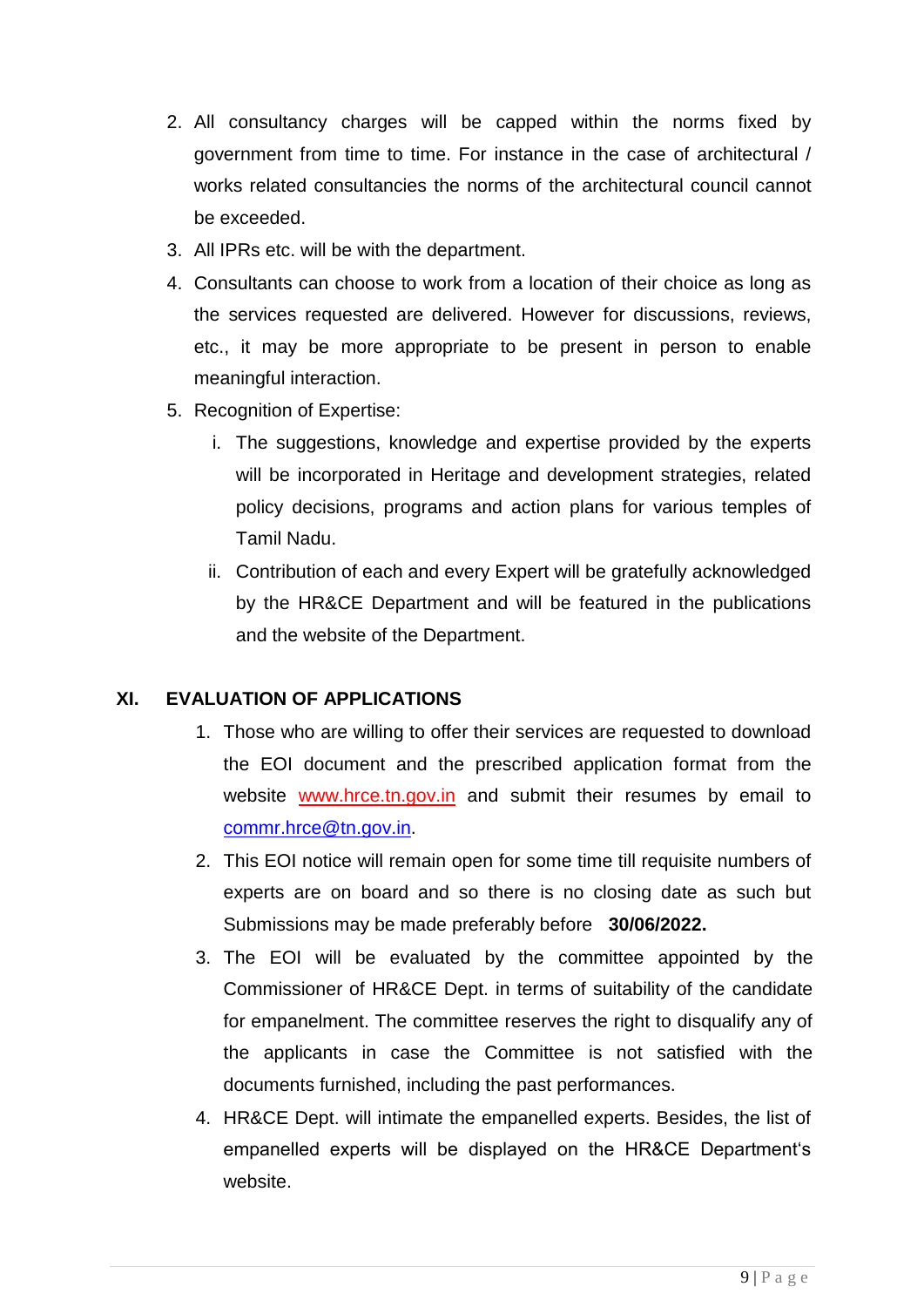## **XII. GENERAL CONDITIONS**

- 1. HR&CE Dept. may terminate the EOI at any time without assigning any reason.
- 2. HR&CE Dept. does not guarantee nor make any commitment, express or implied, that experts once empanelled, would get assignments.
- 3. HR&CE Dept. reserves the right to remove any candidate from the panel due to non-satisfactory performance / misconduct / any other reason which HR&CE may deem fit, without any notice.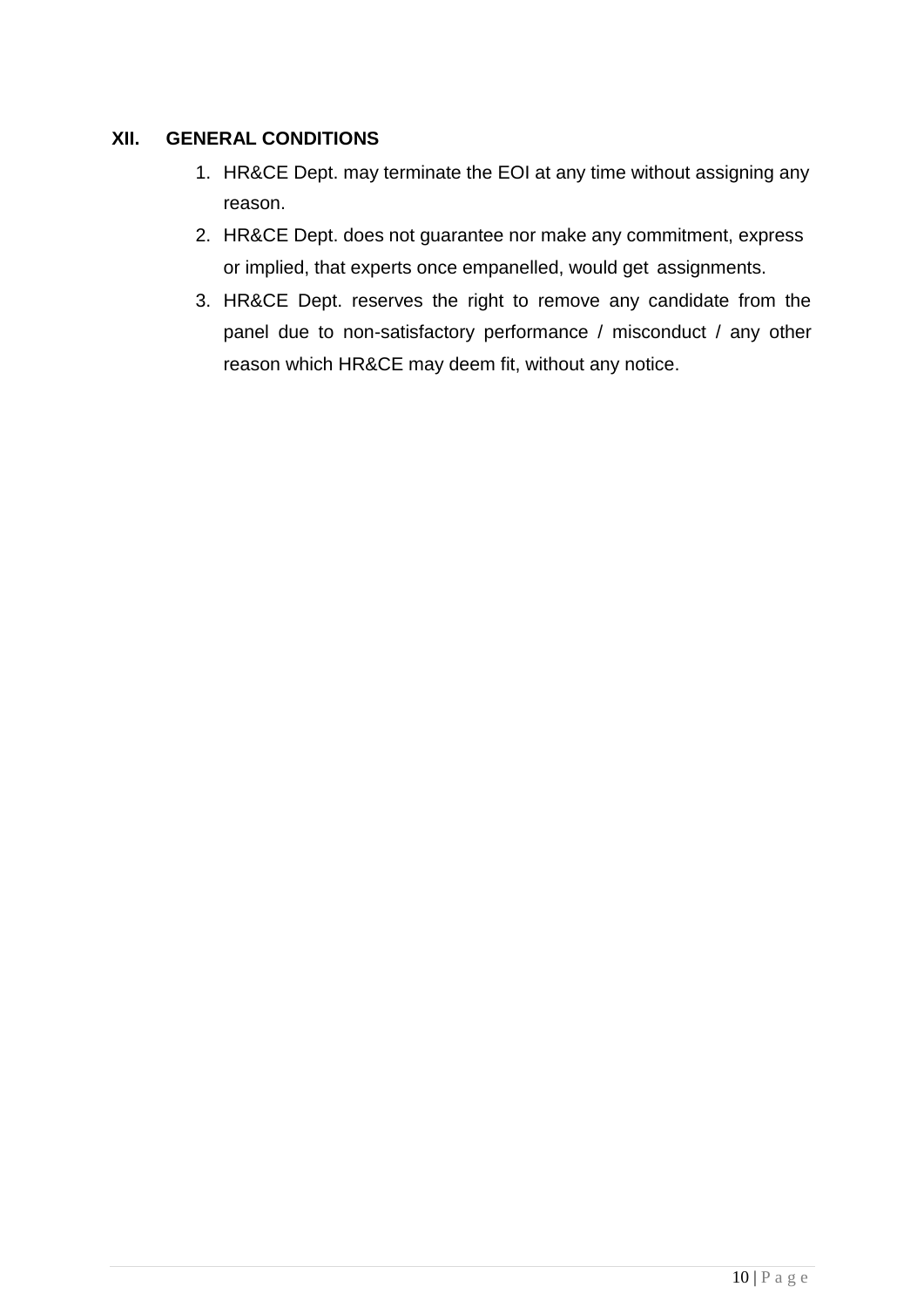## **ANNEXURE - I**

## Covering Letter

Date:

From,

Name:

Address:

Phone:

e-Mail:

To,

The Commissioner,

Hindu Religious and Charitable Endowments Department,

No.119, Uthamar Gandhi Salai,

Chennai – 600034

Sir,

Sub: INVITATION OF EXPRESSION OF INTEREST FOR EMPANELMENT OF EXPERTS IN MURAL PAINTING FROM INDIVIDUALS WITH EXPERTISE, QUALIFICATIONS AND EXPERIENCE–Reg.

Ref: Your EOI Notice Dated ..........

With reference to your EOI notice, I / We ——————————— submit herewith

Expression of interest for Empanelment in the Field(s) of

- 1.————————————-
- 2. ————————————
- $3.$  —————

I / We enclose the following documents:

- 1. Application Form (as per Annexure-II (for individuals)/ Annexure III (for organizations)).
- 2. Documentary evidences of qualifications.
- 3. Experience in related works.
- 4. Documentation, reports, plans, books, articles, etc. relating to the area of expertise.
- 5. Awards and recognition received.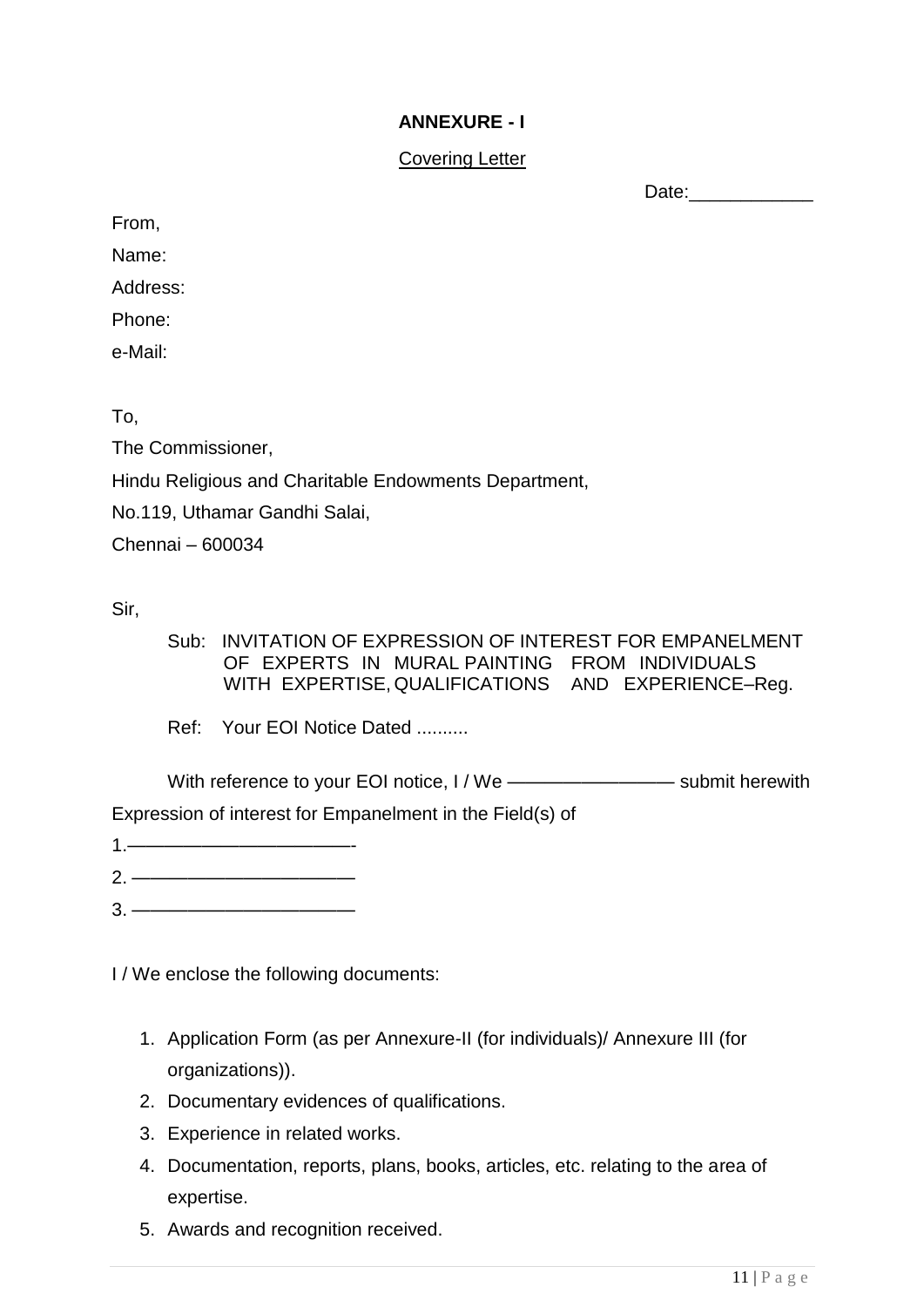- 6. Certificates of experience/ works executed.
- 7. Proof of religion (in case of individuals)

Yours faithfully,

Place:

Date:

## SIGNATURE OF THE APPLICANT

Encl: As stated above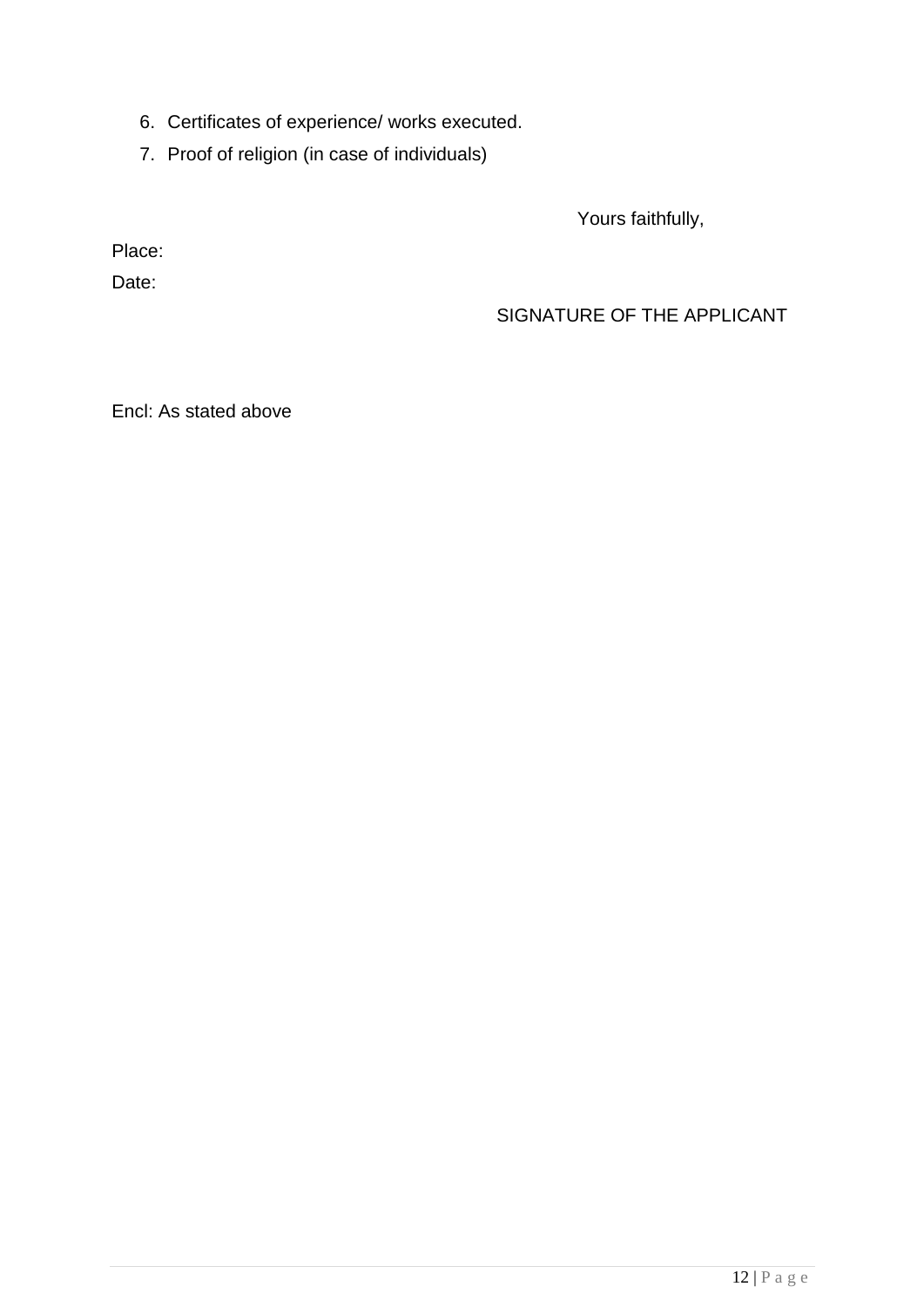## **ANNEXURE – II**

# **APPLICATION FORM (INDIVIDUALS)**

|         |                                                                                                                                | Please affix latest colored<br>passport size photograph |
|---------|--------------------------------------------------------------------------------------------------------------------------------|---------------------------------------------------------|
| Sl. No. | <b>Particulars</b>                                                                                                             | <b>Details</b>                                          |
|         | Name & Address of the Applicant                                                                                                |                                                         |
|         | <b>Contact Details</b>                                                                                                         | Landline:                                               |
|         |                                                                                                                                | Mobile:                                                 |
|         |                                                                                                                                | e-Mail:                                                 |
|         | Gender                                                                                                                         |                                                         |
|         | DOB                                                                                                                            |                                                         |
|         | Religion                                                                                                                       |                                                         |
|         | <b>Educational Qualifications</b><br>(Please attach Degree/Diploma Certificate)                                                |                                                         |
|         | AADHAR No./PAN No.                                                                                                             |                                                         |
|         | Present Occupation/employment                                                                                                  |                                                         |
|         | Area of Expertise/Domain as per Clause 5                                                                                       | 1.                                                      |
|         | of EOI                                                                                                                         | 2.                                                      |
|         |                                                                                                                                | 3.                                                      |
|         |                                                                                                                                | 4.                                                      |
|         | No. of years of experience                                                                                                     |                                                         |
|         | List of Relevant Experience /<br>(Please Attach Photos / copies of<br>reports/reference letters / engagement letters,<br>etc.) |                                                         |